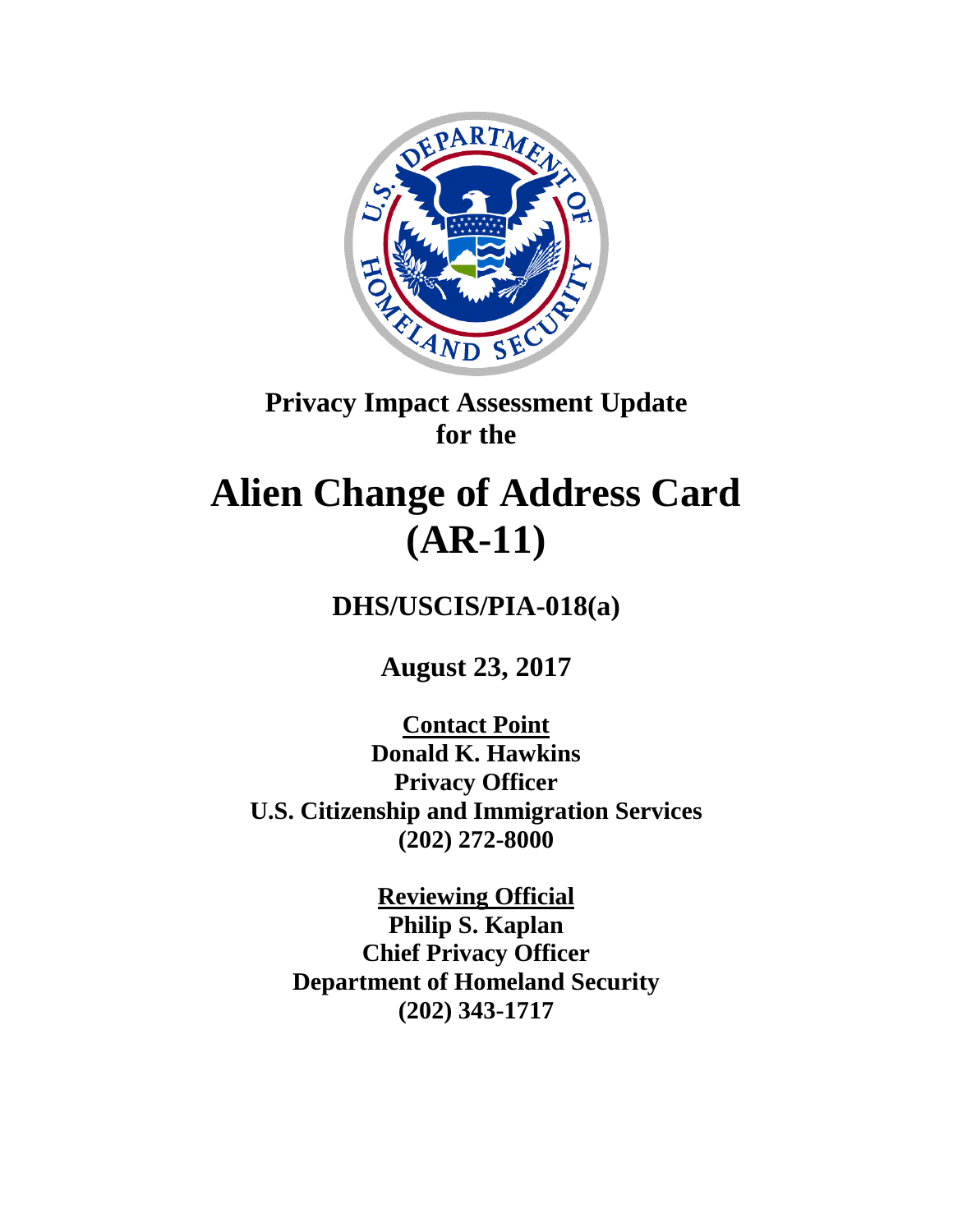

## **Abstract**

U.S. Citizenship and Immigration Services (USCIS) is updating this Privacy Impact Assessment (PIA) for the Alien Change of Address Card  $(AR-11)$ .<sup>1</sup> USCIS is required to track address changes submitted in paper and electronic form. The purpose of this update is to discuss the additional USCIS Electronic Information System (USCIS ELIS) change of address method, the new AR-11 Data Input System (AR-11/DIS), the new system interconnection with Enterprise Citizenship and Immigrant Services Centralized Operational Repository (eCISCOR), and to clarify existing external sharing practices.

## **Overview**

As set forth in Section 256 of the Immigration and Nationality Act  $(INA)$ , individuals who have a pending or recently approved application, petition, or request form are required to keep U.S. Citizenship and Immigration Services (USCIS) informed of their current mailing address. Such change of address reporting is compulsory to allow USCIS to deliver notifications to individuals who have filed an application, petition, or request under the INA. In addition, USCIS may need to contact applicants, petitioners, and requestors to provide other documents or return original copies of evidence submitted by the applicants, petitioners, and requestors. USCIS uses the Alien Change of Address Card (AR-11) Mainframe, a computerized system, to support the information management needs of USCIS in carrying out its mission.

USCIS offers three methods for applicants, petitioners, and requestors to report a change of address, to include:

**1. Mail:** Applicants, petitioners, and requestors complete Form AR-11, *Alien's Change of Address Card,* by paper and mail it to USCIS. <sup>3</sup> Upon receipt, the information from the change of address card is manually transcribed into the AR-11 Data Input System (AR-11/DIS), which is a temporary data repository. The AR-11/DIS application consolidates the manuallyentered change of address information and securely transmits a daily file to AR-11 Mainframe.

**2. Online and Telephone:** Applicants, petitioners, and requestors are able to electronically complete and submit Form AR-11 through the online Customer Relationship Interface System (CRIS) Change of Address (CoA) module.<sup>4</sup> Applicants, petitioners, and requestors who call into the National Customer Service Center may also report a change of address.<sup>5</sup> USCIS customer service representatives use the online CoA module to document the

 $\overline{a}$ <sup>1</sup> *See* DHS/USCIS/PIA-018 Alien Change of Address Card (AR-11), *available at* [www.dhs.gov/privacy.](http://www.dhs.gov/privacy)

<sup>2</sup> 8 U.S.C. § 1305.

<sup>3</sup> [https://www.uscis.gov/ar-11.](https://www.uscis.gov/ar-11)

<sup>4</sup> *See* DHS/USCIS/PIA-019 Customer Relationship Interface System (CRIS), *available at* [www.dhs.gov/privacy.](http://www.dhs.gov/privacy)

<sup>5</sup> *See* DHS/USCIS/PIA-054 National Customer Service Center, *available at* [www.dhs.gov/privacy.](http://www.dhs.gov/privacy)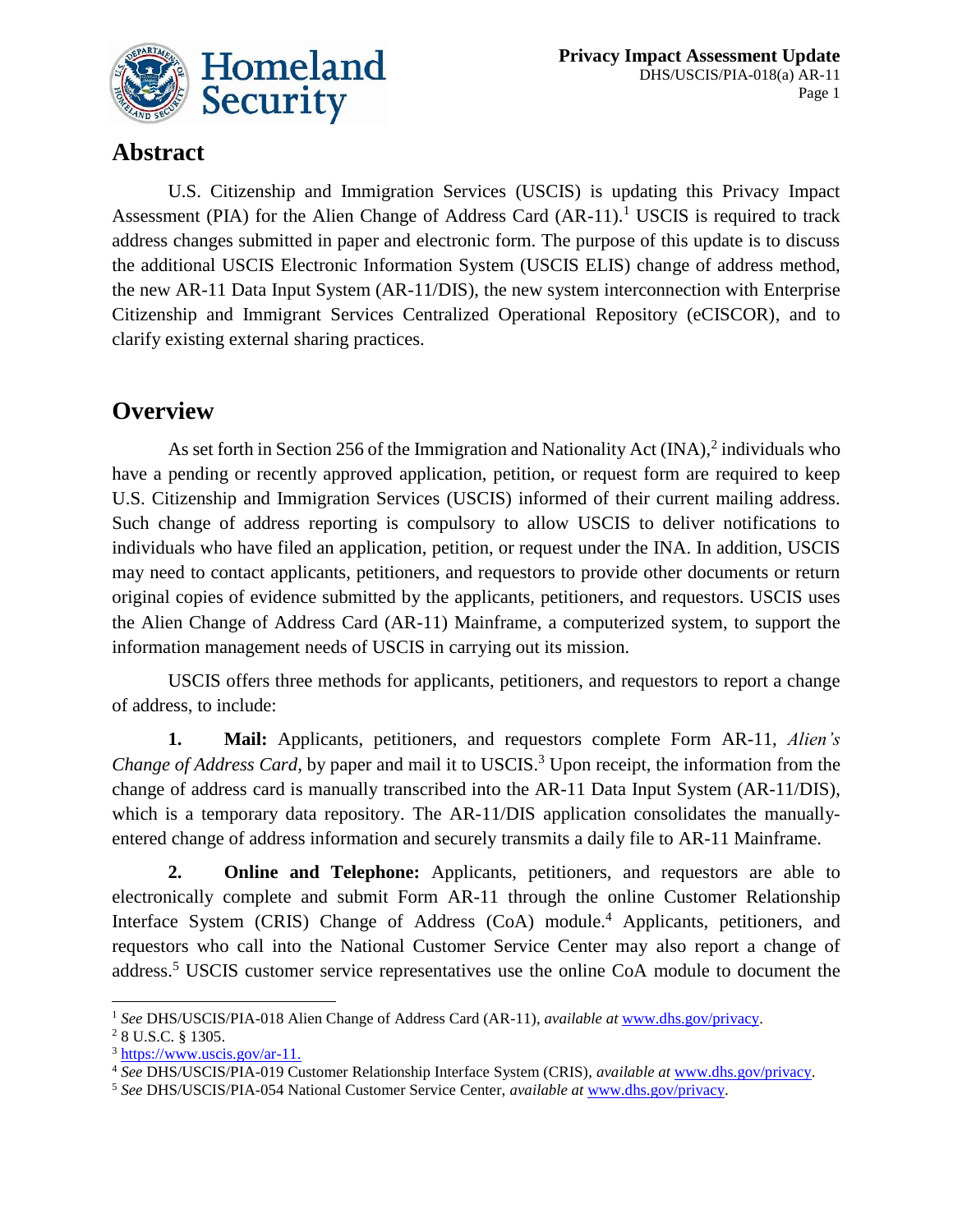

telephonically-reported address change. CRIS CoA securely sends information directly to AR-11 Mainframe via Secure File Transfer Protocol (SFTP).<sup>6</sup>

**USCIS Electronic Information System (USCIS ELIS):** Applicants, petitioners, and requestors who currently have a USCIS ELIS online account may submit their address changes in USCIS ELIS.<sup>7</sup> The change of address information is automatically updated in USCIS ELIS. This process will not, however, automatically update AR-11 Mainframe and does not satisfy the legal change of address requirements for a customer. Applicants, petitioners, and requestors are still required to either submit a paper<sup>8</sup> or electronic<sup>9</sup> Form AR-11 to USCIS in order to legally update their address.

#### **Change of Address IT Systems**

USCIS uses three independent systems to collect change of address information from individuals, each of which corresponds to one of the three methods applicants, petitioners, and requestors can utilize to report the change. These systems include: (1) AR-11/DIS, which is a temporary repository for paper submissions; (2) CRIS CoA for telephone or electronic submissions; and (3) USCIS ELIS for applicants, petitioners, and requestors with USCIS ELIS online accounts.

The AR-11 Mainframe is primarily used to maintain and track address changes submitted to USCIS, and contains the addresses of those non-U.S. citizens who are currently in the United States and who have submitted an electronic or paper Form AR-11. The AR-11 Mainframe maintains a two-way interface with AR-11/DIS and CRIS CoA. Address changes made in USCIS ELIS only impact the filing submissions processed through USCIS ELIS, and so do not satisfy the INA requirement to keep addresses up to date.

Through a system interconnection, change of address records are replicated from the AR-11 Mainframe and stored in USCIS Enterprise Citizenship and Immigrant Services Centralized Operational Repository (eCISCOR).<sup>10</sup> eCISCOR replicates and stores data from several USCIS systems. eCISCOR serves as an intermediary database for current read-only application systems that require access to immigration and naturalization data. eCISCOR supports workflow management, performance measurement, and information sharing requests from external users. The AR-11 Mainframe has a one-way connection with eCISCOR, meaning change of address information is only received and maintained by eCISCOR.

 $\overline{a}$ <sup>6</sup> CRIS is a web based system accessible through the USCIS.gov website that provides customers with pending immigration benefits application, case status information, and estimated processing times.

<sup>7</sup> *See* DHS/USCIS/PIA-056 USCIS Electronic Immigration System (USCIS ELIS), *available a*t

[www.dhs.gov/privacy.](http://www.dhs.gov/privacy)

<sup>8</sup> <https://www.uscis.gov/ar-11>

<sup>9</sup> <https://egov.uscis.gov/coa/displayCOAForm.do>

<sup>10</sup> *See* DHS/USCIS/PIA-023(a) eCISCOR, *available a*t [www.dhs.gov/privacy.](http://www.dhs.gov/privacy)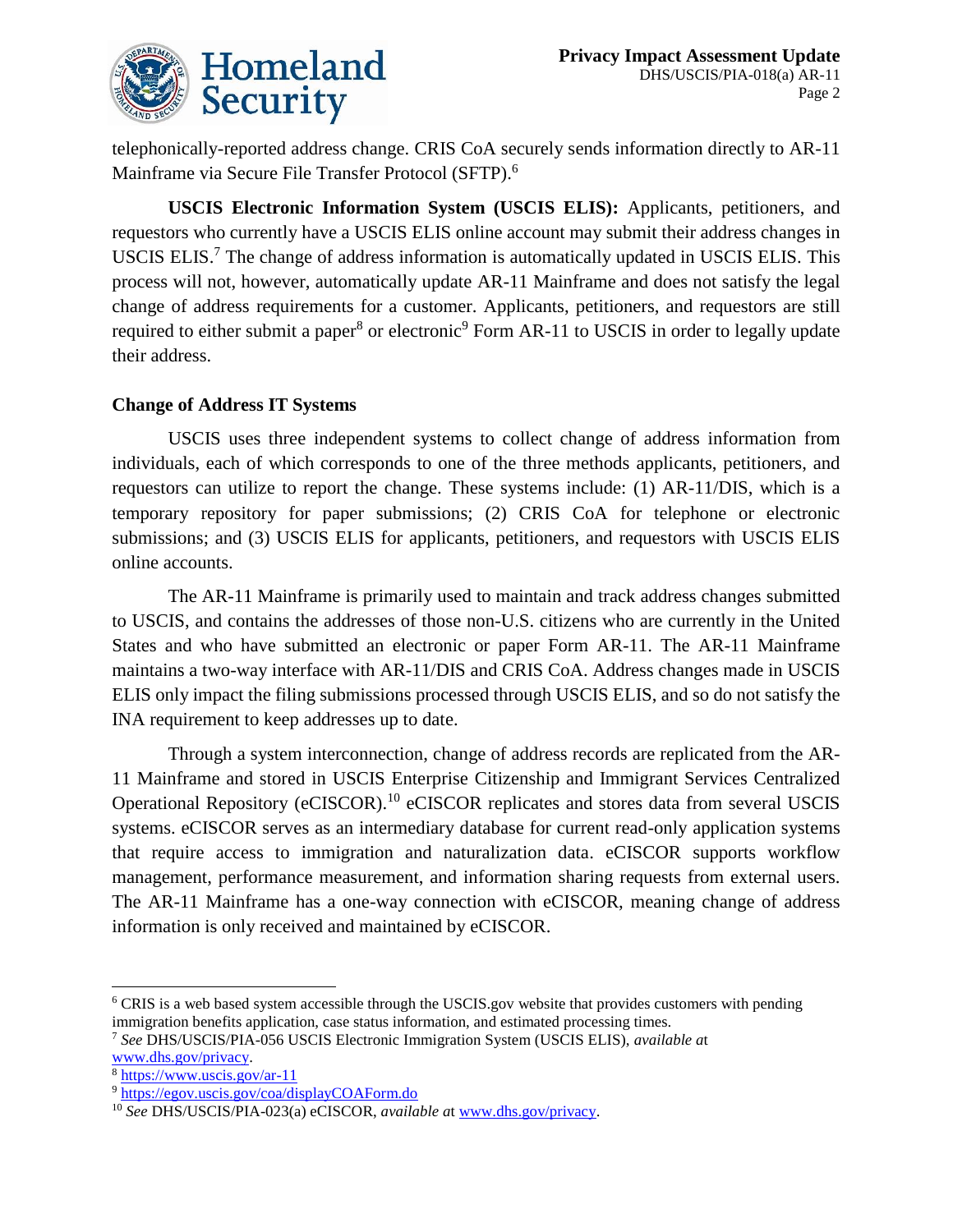

#### **Information Sharing**

The AR-11 Mainframe is an online query system primarily used by DHS employees and contractors. DHS offices in the United States and numerous foreign countries query the AR-11 Mainframe to obtain the most recent address information of an individual. USCIS grants queryonly access to users with an operational need for the information, and subsequently users may not make changes to the information. U.S. Immigration and Customs Enforcement (ICE), U.S. Customs and Border Protection (CBP), and other government agencies are given access to the AR-11 Mainframe for investigations, enforcement, removal, and adjudicative functions. Additionally, external partner agencies, such as local law enforcement offices, Department of Justice (DOJ), and Department of Defense (DoD), may also receive change of address information through respective data interfaces. External users, such as the Department of State (DOS), may access AR-11 Mainframe data through the Person Centric Query System (PCQS).<sup>11</sup>

## **Reason for the PIA Update**

USCIS is updating the AR-11 PIA to include the following updates:

1. The new AR-11/DIS is used to electronically process alien change of address forms that are sent to USCIS, and to transmit the results to USCIS Headquarters (HQ). The Forms AR-11 that cannot be processed and returned to the applicant, petitioner, or requestor are also tracked in AR-11/DIS. USCIS may additionally return AR-11 forms for illegible handwriting, use of another language, not utilizing the proper Form AR‐11, an incomplete name, date of birth, address, a missing signature or date, or listing multiple individuals on a single form. Furthermore, AR-11/DIS supports the ability to record, measure, and report on contractual performance requirements, reporting on data entry accuracy and document processing timeframes through the audit functionality.

Information from the original paper Form AR-11 is entered into AR-11/DIS. If the applicant submits a form that cannot be processed, USCIS will return the forms to the individual, along with any materials submitted, but were not required, to report the change of address (*e.g*., funds, original birth certificates, pictures, or other attachments). The AR-11/DIS application consolidates the manually-entered change of address information, which is securely transferred to the AR-11 Mainframe.

2. New change of address method via USCIS ELIS. Applicants, petitioners, and requestors who currently have a USCIS ELIS online account may submit their address changes in USCIS ELIS. The change of address information is automatically updated in USCIS ELIS. This process will not automatically update the AR-11 Mainframe (or any other system

 $\overline{a}$ <sup>11</sup> *See* DHS/USCIS/PIA-010 Person Centric Query System (PCQS), *available at* [www.dhs.gov/privacy.](http://www.dhs.gov/privacy)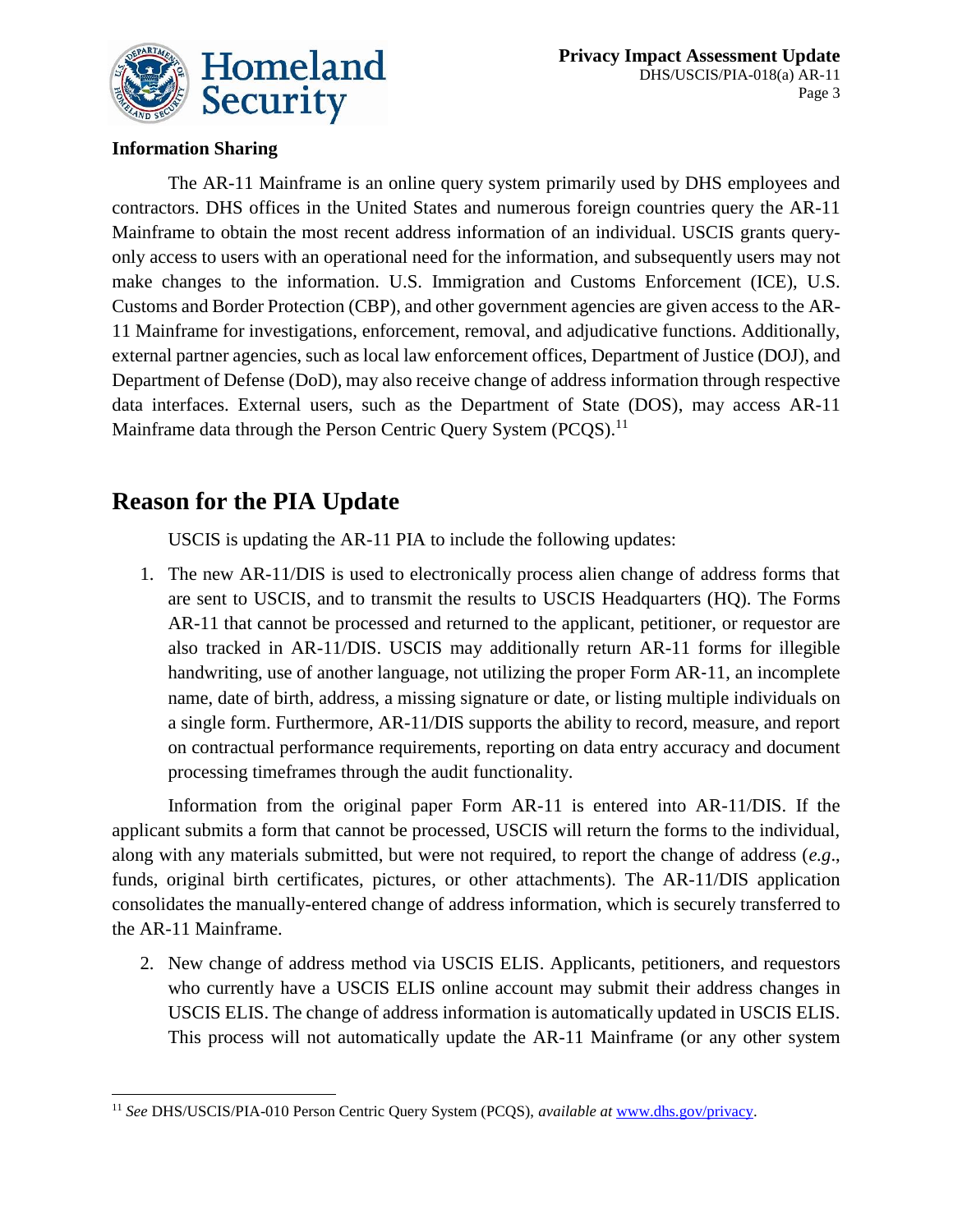

outside of ELIS) and does not satisfy the change of address legal requirements for an applicant, petitioner, and requestor.

3. New system interconnection with eCISCOR. AR-11 Mainframe sends eCISCOR change of address information on a nightly basis.

4. Clarifying external sharing partners. Change of address information is shared with external sharing partners such as DOJ, DOS, and DoD.

USCIS will be revamping the change of address program and support information technology (IT) systems. As future change of address enhancements and components are developed, USCIS will consolidate the Change of Address PIA and updates to provide a holistic view on the collection, use, maintenance, and dissemination of information.

## **Privacy Impact Analysis**

#### **Authorities and Other Requirements**

All non-U.S. citizens who are required to be registered are also required to keep the USCIS informed of their current address. Pursuant to Section 265 of the INA, USCIS applicants, petitioners, and requestors are required to report a change of address within 10 days of moving by submitting an electronic or paper Form AR-11 to USCIS.<sup>12</sup>

The change of address process receives System of Records Notice (SORN) coverage by the DHS/USCIS-007 Benefits Information System (BIS).<sup>13</sup>

AR-11 Mainframe was authorized to operate under the USCIS Mainframe Applications (USCIS Mainframe) Authority to Operate (ATO), on September 2, 2014. AR-11 Mainframe will enter into the Ongoing Authorization program upon completion of this PIA. Ongoing Authorization requires AR-11 Mainframe to be reviewed on a monthly basis and to maintain its security posture in order to retain its ATO.

The AR-11/DIS is covered as a minor system under the Digital Innovation and Development (DID-IT) accreditation boundary. DID-IT completed the security assessment and authorization documentation in August 2013 and accepted AR-11/DIS into the Ongoing Authorization program by September 2013.

NARA approved the retention schedule, N1-566-10-3 and NM-162-71, for the Form AR-11, AR-11 Mainframe, and AR-11/DIS.

 $\overline{a}$ <sup>12</sup> 8 U.S.C. 1305

<sup>13</sup> DHS/USCIS-007 Benefits Information System, 81 FR 72069 (Oct. 19, 2016).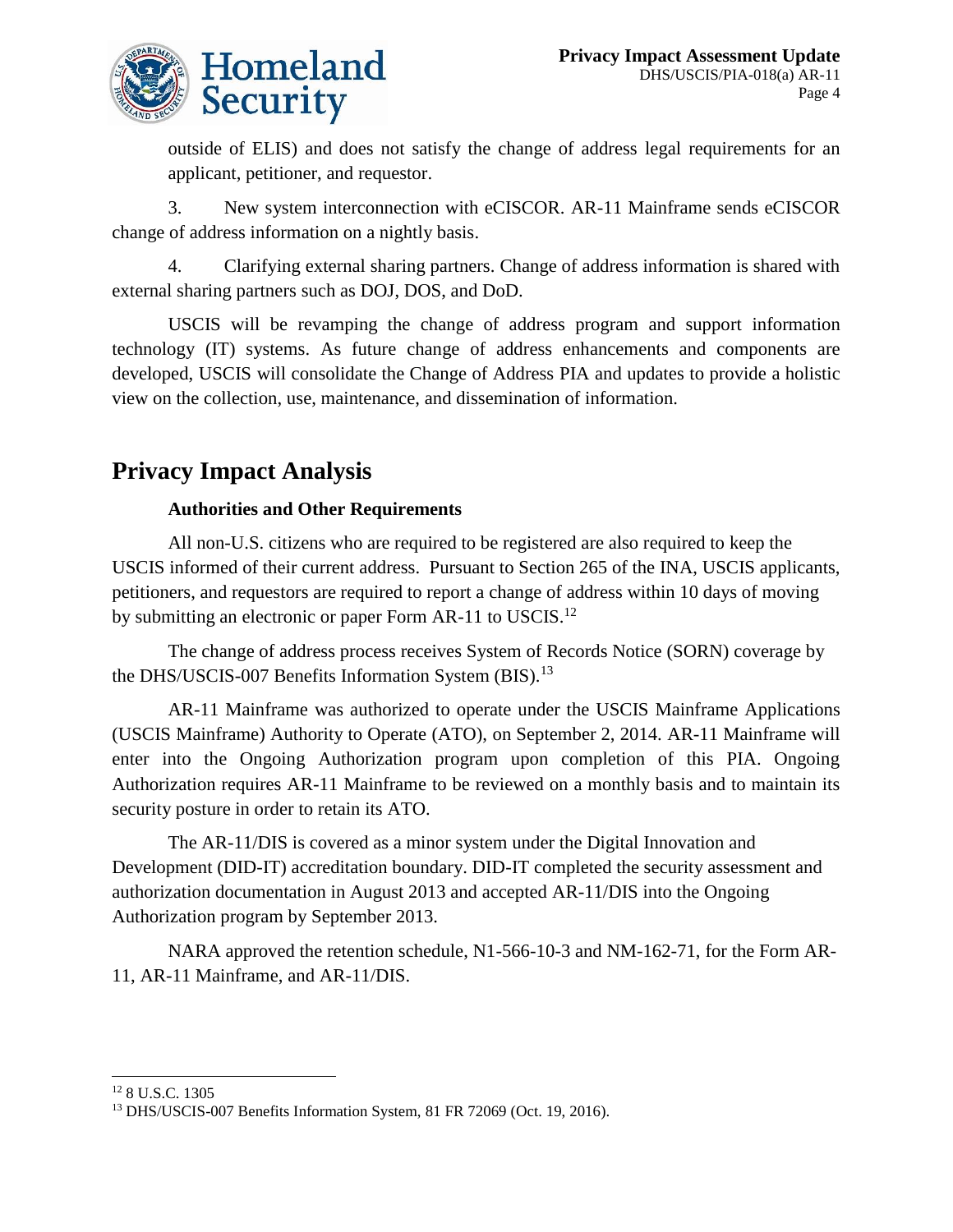

USCIS collects the change of address information directly from the applicant through a completed Form AR-11, which is subject to the requirements of the Paperwork Reduction Act (PRA). DHS obtained OMB approval and the Form AR-11 OMB Control Number is 1615-0007.

#### **Characterization of the Information**

There are no changes to the characterization of information outlined in DHS/USCIS/PIA-018 AR-11.

#### **Uses of the Information**

As required by Section 265 of the INA, 8 U.S.C. 1305, applicants, petitioners, and requestors are required to report a change of address so USCIS may maintain accurate contact information. USCIS uses the updated address to issue notification of a decision on that application, petition, or request. In addition, USCIS may need to contact applicants, petitioners, and requestors to provide other issued documents or return original copies of evidence.

USCIS provides read-only access to information contained in the AR-11 Mainframe to ICE and CBP for mission essential purposes. Such purposes include investigatory, deportation, and immigration court functions. Additionally, DOJ and DoD also have read-only accounts to AR-11 for verification, identification, and investigation of individuals. AR-11 Mainframe data is also used for statistical and recordkeeping purposes, and data may also be furnished to external federal, state, local, and foreign law enforcement officials for law enforcement purposes on an *ad hoc* basis.

#### **Notice**

USCIS is providing notice about these changes through this PIA update. The Benefits Information System SORN covers the collection, use, and maintenance of data with this update.<sup>14</sup> Additionally, USCIS provides Privacy Notice on the Form AR-11 instructions that explains (1) the authority to collect the information; (2) the purpose for which the information is used; (3) how the information is going to be used outside of the agency; and (4) whether providing the information is mandatory.

**Privacy Risk:** There is a privacy risk that USCIS ELIS users are unaware that the change of address functionality does not satisfy the legal requirement for the applicant, petitioner, or requestor set forth in section 254 of the INA.

**Mitigation:** This risk is partially mitigated. Individuals who currently have a USCIS ELIS online account may submit their address changes in USCIS ELIS for correspondence purposes only.<sup>15</sup> USCIS ELIS notifies individuals that they are also required to file a paper or electronic

 $\overline{a}$ <sup>14</sup> DHS/USCIS-007 Benefits Information System, 81 FR 72069 (Oct. 19, 2016).

<sup>15</sup> *See* DHS/USCIS/PIA-056 USCIS Electronic Immigration System (USCIS ELIS), *available a*t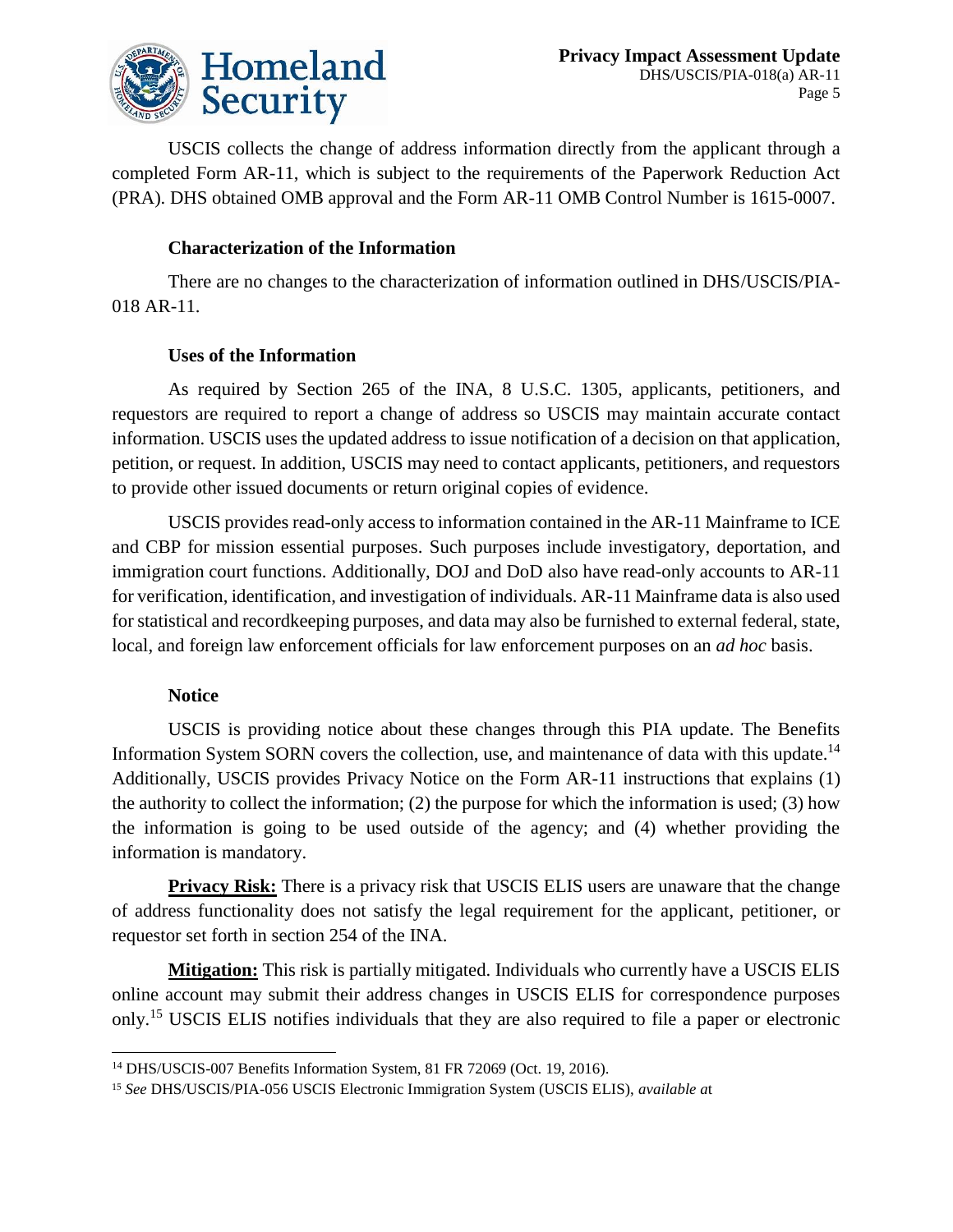

Form AR-11 to USCIS in order to legally update their address in the ELIS Frequently Asked Questions.<sup>16</sup> USCIS found the clearance process to update the language directly on the USCIS ELIS customer interface to be costly and time-consuming. USCIS is currently focusing its resources to replace the customer interface for many e-filing methods, including change of address, with MyUSCIS.<sup>17</sup> MyUSCIS is a separate online system that USCIS plans to deploy near the same date as notice would have been posted to the USCIS ELIS customer interface. In the interim, this PIA provides notice to file a separate Form AR-11 to satisfy section 254 of the INA.

#### **Data Retention by the Project**

NARA approved the retention schedule N1-566-10-3 for the electronic and paper-based Form AR-11 and respective AR-11 systems on December 14, 2010. This retention schedule states that paper forms should be destroyed within 180 days of the information being manually entered into AR-11/DIS, which is a temporary repository. Change of address information is maintained and disposed of in accordance with the approved NARA Retention Schedule. The schedule further states that the records retained in AR-11 Mainframe are destroyed five years after the date of receipt unless destroyed upon naturalization, departure, or the registrant's death. Records retained in AR-11/DIS are deleted after two years from the date of receipt.

#### **Information Sharing**

External access to the AR-11 Mainframe is governed by the Password Issuance and Control System (PICS), which is owned by U.S. Immigration and Customs Enforcement (ICE). PICS is a legacy mainframe system that provides a centralized system for issuing and authenticating user names and passwords. This centralizes the burden of account administration through a single system. PICS user accounts are used for user authentication across multiple systems throughout DHS. ICE manages access to AR-11 and provides access to non-ICE agencies, such as local law enforcement agencies, DOJ, and DoD. ICE plans to decommission PICS by the end of Fiscal Year 2017 and require DHS components to develop their own replacement solution. USCIS plans to use myAccess to control and monitor system access in order to limit external access to those with a need-to-know and as permitted by associated SORNs.

Additionally, external agencies (*i.e*., DOS) may access change of address information through PCQS. PCQS does not store data. PCQS retrieves and temporarily displays information from connected systems in a consolidated read-only format for the user. PCQS is only available to authorized users who have been granted appropriate access privileges from connected systems.

 $\overline{a}$ 

[www.dhs.gov/privacy.](http://www.dhs.gov/privacy)

<sup>16</sup> https://my.uscis.gov/helpcenter/article/how-do-i-update-my-mailing-address

<sup>17</sup> *See* DHS/USCIS/PIA-064 MyUSCIS, *available a*t [www.dhs.gov/privacy.](http://www.dhs.gov/privacy)